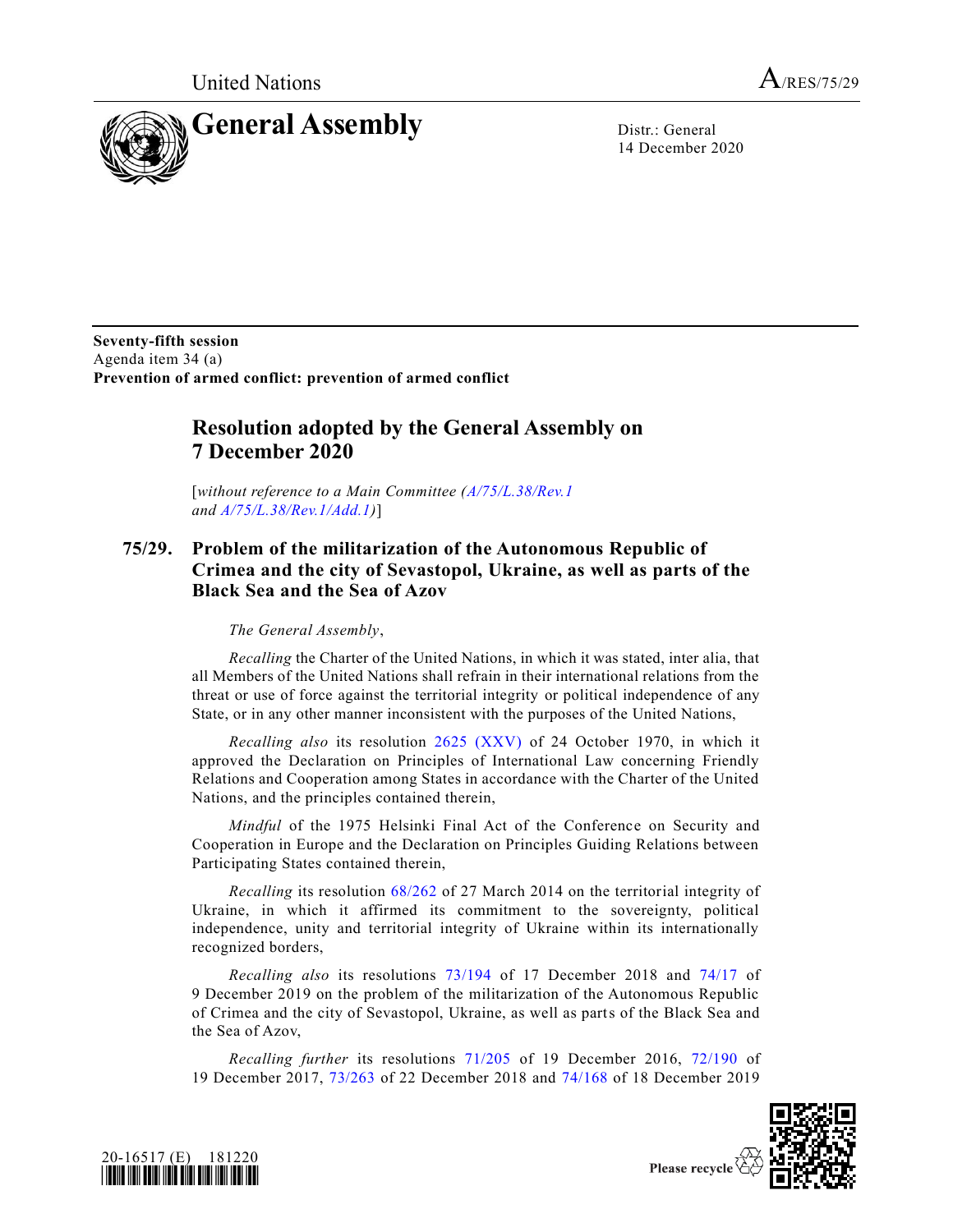on the situation of human rights in the Autonomous Republic of Crimea and the city of Sevastopol, Ukraine,

*Gravely concerned* that the provisions of those resolutions and relevant decisions of international organizations, specialized agencies and bodies within the United Nations system have not been implemented by the Russian Federation,

*Recalling* its resolution [3314 \(XXIX\)](https://undocs.org/en/A/RES/3314(XXIX)) of 14 December 1974, in the annex to which it was stated, inter alia, that no territorial acquisition or special advantage resulting from aggression is or shall be recognized as lawful,

*Condemning* the ongoing temporary occupation of part of the territory of Ukraine, namely, the Autonomous Republic of Crimea and the city of Sevastopol (hereinafter referred to as "Crimea"), by the Russian Federation, and reaffirming the non-recognition of its annexation,

*Recalling* that the temporary occupation of Crimea and the threat or use of force against the territorial integrity or political independence of Ukraine by the Russian Federation is in contravention of commitments made in the Memorandum on Security Assurances in Connection with Ukraine's Accession to the Treaty on the Non- Proliferation of Nuclear Weapons (Budapest Memorandum) of 5 December  $1994<sup>1</sup>$  in which, inter alia, the obligations to refrain from the threat or use of force against the territorial integrity or political independence of Ukraine and the commitment to respect the independence and sovereignty and the existing borders of Ukraine were reaffirmed,

*Deeply concerned* by the illegal seizure and establishment of control by the Russian Federation over the former nuclear weapons storage sites in Crimea, which may pose a threat to regional and global security,

*Expressing concern* over the efforts of the Russian Federation to extend its jurisdiction over the nuclear facilities and material in Crimea,

*Expressing concern also* about the deterioration of the international security and arms control architecture, including as a result of the temporary occupation by the Russian Federation of the territories of the Autonomous Republic of Crimea and the city of Sevastopol, which has had a destabilizing impact on the international verification and arms control regimes, including those established by the Treaty on Open Skies, the Treaty on Conventional Armed Forces in Europe<sup>2</sup> and the Vienna Document 2011 on Confidence- and Security-Building Measures, and rejecting the attempts by the Russian Federation to advance its narrative about its actions in the temporarily occupied Crimea through the implementation of international arms control regimes,

*Affirming* that the seizure of Crimea by force is illegal and a violation of international law, and affirming also that those territories must be immediately returned,

*Recalling* the prohibition, under international humanitarian law, for the occupying Power to compel protected persons to serve in its armed or auxiliary forces, including through pressure or propaganda that is aimed at securing voluntary enlistment, and condemning the ongoing recruitment and conscription campaigns in Crimea and criminal prosecutions, which include fines, correctional labour and imprisonment of Crimean residents for draft evasion,

*Concerned* by efforts to use the education of children in Crimea in order to indoctrinate them to join the Russian military forces,

**\_\_\_\_\_\_\_\_\_\_\_\_\_\_\_\_\_\_**

<sup>1</sup> [A/49/765-S/1994/1399,](https://undocs.org/en/A/49/765) annex I.

<sup>2</sup> See [CD/1064.](https://undocs.org/en/CD/1064)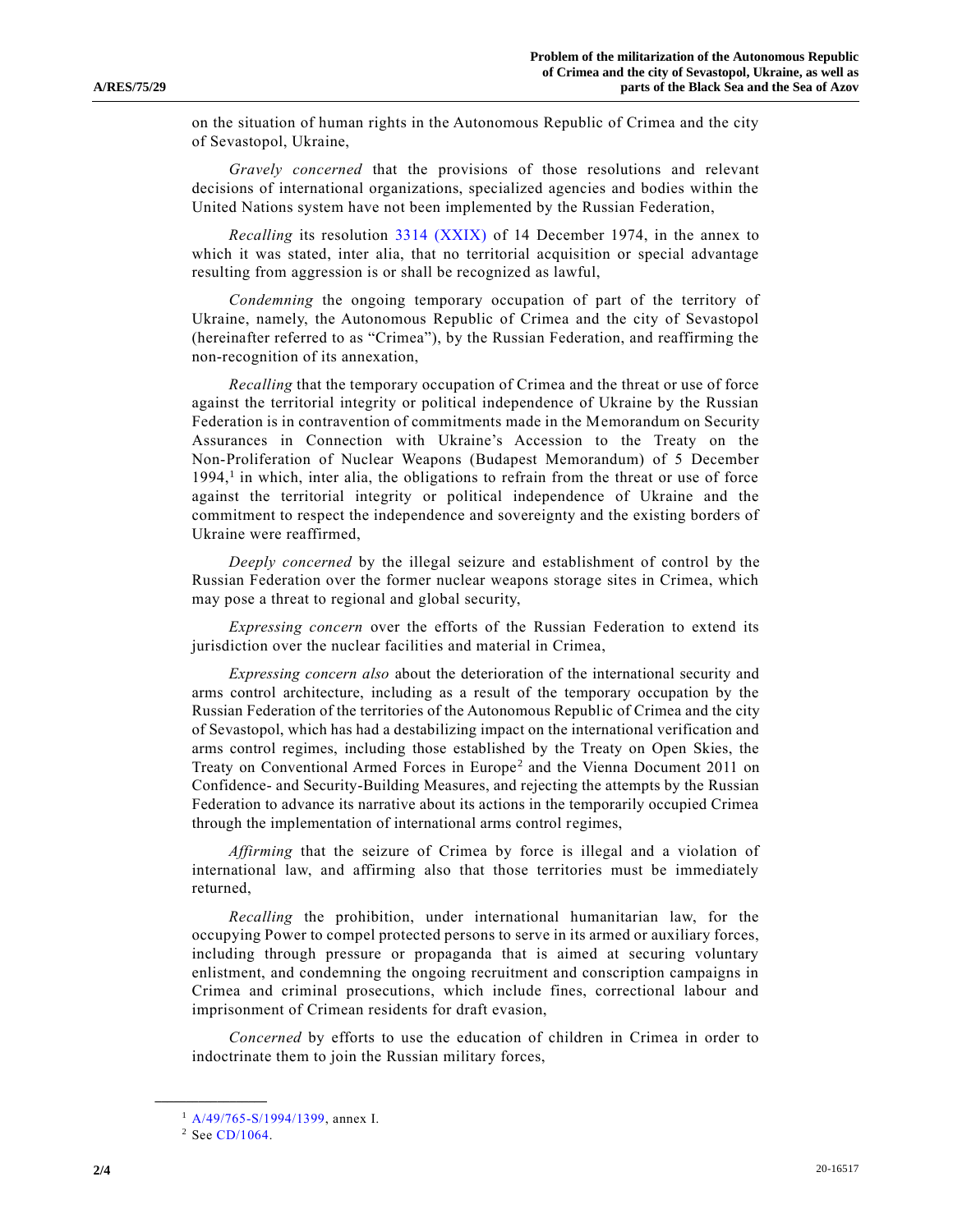*Recalling* the order of the International Tribunal for the Law of the Sea of 25 May 2019 on provisional measures in the *Case concerning the detention of three Ukrainian naval vessels (Ukraine v. Russian Federation)* and Procedural Order No. 1 of the Arbitral Tribunal Constituted under Annex VII to the 1982 United Nations Convention on the Law of the Sea between Ukraine and the Russian Federation in respect of a Dispute concerning the Detention of Ukrainian Naval Vessels and Servicemen of 22 November 2019,

*Noting* the fact that security concerns, the build-up of forces and the holding of Russian military exercises in the Black Sea and the Sea of Azov regions, accompanied by closures of maritime routes, further destabilize the economy and social services, particularly in the coastal regions of Ukraine,

*Supporting* the commitment by Ukraine to adhere to international law in its efforts to put an end to the temporary Russian occupation of Crimea,

1. *Urges* the Russian Federation, as the occupying Power, immediately, completely and unconditionally to withdraw its military forces from Crimea and end its temporary occupation of the territory of Ukraine without delay;

2. *Calls upon* all Member States and relevant international organizations to cooperate with the United Nations to encourage and support efforts to put an end to the Russian occupation of Crimea as rapidly as possible and to refrain from any action or dealing with the Russian Federation regarding Crimea that is inconsistent with this aim;

3. *Supports* commitments and concerted efforts by the international community, including within international frameworks on Crimea, to address emerging challenges resulting from the progressive militarization of Crimea, which undermines security and stability in the region and beyond;

4. *Stresses* that the presence of Russian troops in Crimea is contrary to the national sovereignty, political independence and territorial integrity of Ukraine and undermines the security and stability of neighbouring countries and the European region;

5. *Reiterates its grave concern* over the progressive militarization of Crimea by the Russian Federation as the occupying Power, and expresses concern over the continuing destabilization of Crimea owing to transfers by the Russian Federation of advanced weapon systems, including nuclear-capable aircraft and missiles, weapons, ammunition and military personnel to the territory of Ukraine, and urges the Russian Federation to stop such activity without delay;

6. *Condemns* the use of seized Ukrainian military industry enterprises in the occupied Crimea by the Russian Federation;

7. *Calls upon* the Russian Federation to refrain from efforts to extend its jurisdiction over the nuclear facilities and material in Crimea;

8. *Expresses its deep concern* over the continued conscription by the Russian Federation of the residents of Crimea, including those holding Ukrainian citizenship, into its armed forces, including assignment to military bases in the Russian Federation, and urges the Russian Federation to stop such activity, which contradicts international humanitarian law, without delay;

9. *Calls upon* the Russian Federation to refrain from establishing educational institutions that provide combat training to Crimean children with the stated aim of training for military service in the Russian armed forces, to refrain from establishing combat training courses at Crimean schools and to cease efforts to formally incorporate Crimean educational institutions into the "military-patriotic" education system of the Russian Federation;